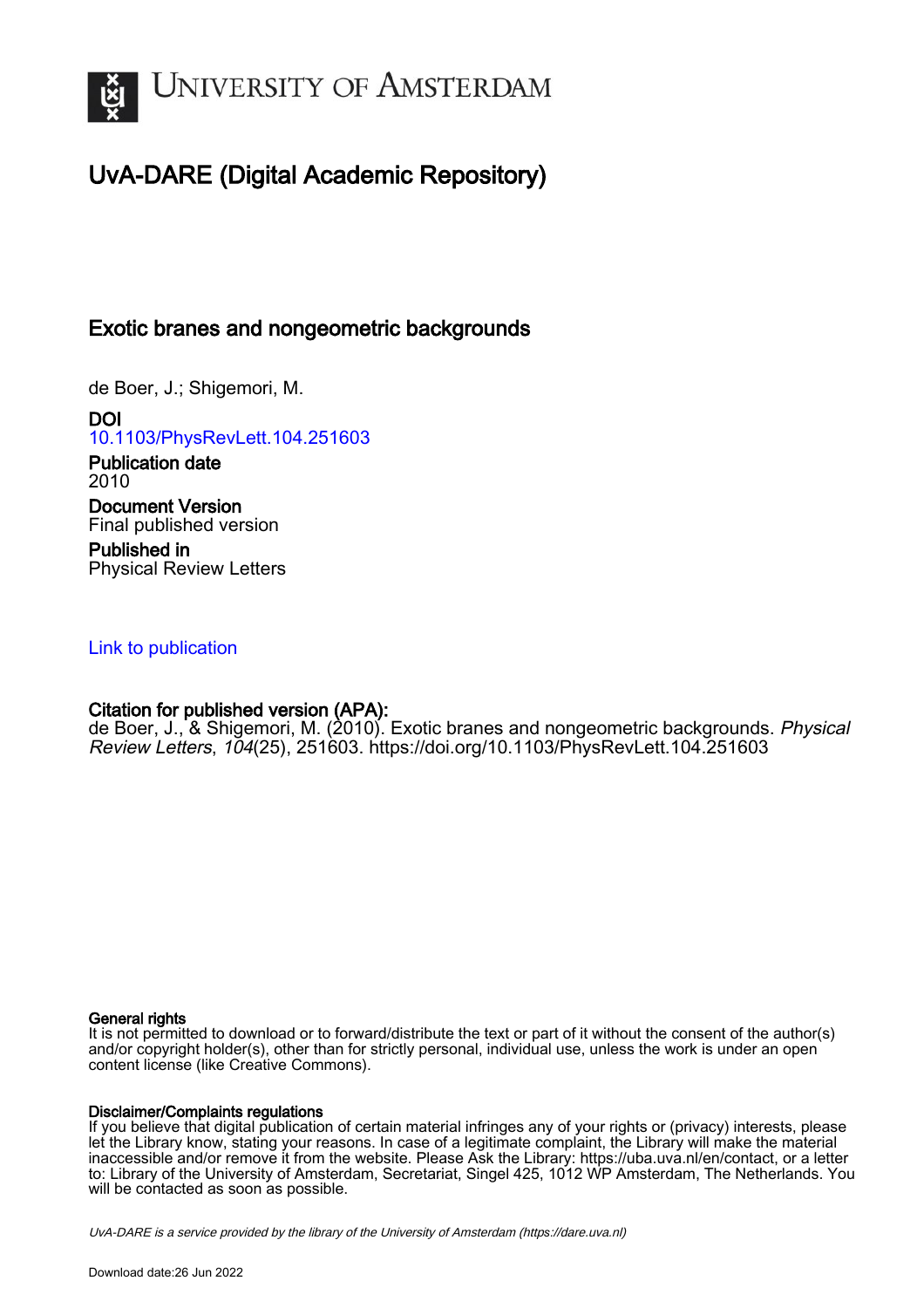#### Exotic Branes and Nongeometric Backgrounds

Jan de Boer and Masaki Shigemori

Institute for Theoretical Physics, University of Amsterdam Valckenierstraat 65, 1018 XE Amsterdam, The Netherlands (Received 20 April 2010; published 25 June 2010)

When string or  $M$  theory is compactified to lower dimensions, the  $U$ -duality symmetry predicts socalled exotic branes whose higher-dimensional origin cannot be explained by the standard string or  $M$ -theory branes. We argue that exotic branes can be understood in higher dimensions as nongeometric backgrounds or U folds, and that they are important for the physics of systems which originally contain no exotic charges, since the supertube effect generically produces such exotic charges. We discuss the implications of exotic backgrounds for black hole microstate (non-)geometries.

DOI: [10.1103/PhysRevLett.104.251603](http://dx.doi.org/10.1103/PhysRevLett.104.251603) PACS numbers: 11.25.w

Introduction.—String theory includes various extended objects as collective excitations, such as D-branes. The U-duality symmetry [\[1](#page-4-0)] which maps these objects into one another has played a pivotal role in the development of string theory and provided crucial insights into its nonperturbative behavior. When string or M theory is compactified to lower dimensions, the U-duality group gets enhanced, relating objects that were not related in higher dimensions. For example, M theory compactified on  $T^k$  has a discrete U-duality group known as  $E_{k(k)}(\mathbb{Z})$  [\[1](#page-4-0)].

In the lower  $(d = 11 - k)$  dimensional theory, if we start from a codimension-two object obtained by partially wrapping a known 11D object and act by  $U$  duality on it, we start to produce objects whose higher-dimensional origin is unknown; they are called *exotic branes* [[2\]](#page-4-1). In type II language, some of them have a tension proportional to  $g_s^{-3}$  or  $g_s^{-4}$ . For example, in type II string compactified on  $T<sup>2</sup>$ , consider an NS5-brane extending along six of the eight remaining noncompact directions, not wrapping the internal  $T^2$ . If we perform a T duality along both  $T^2$ directions, we obtain an exotic brane called  $5^2$ . We will<br>see later that this is a nongeometric background known as a see later that this is a nongeometric background known as a T fold [\[3](#page-4-2)]; as we go around the exotic brane, the internal  $T^2$ is nontrivially fibered and does not come back to itself, but rather to a T-dual version.

One may think that such codimension-two objects are problematic due to logarithmic divergences [[4](#page-4-3)], and that we do not need them if we are concerned with the physics of nonexotic states. However, this is not true because of the supertube effect [[5\]](#page-4-4)—the spontaneous polarization phenomenon that occurs when we bring a particular combination of charges together. A basic example is

$$
D0 + F1(1) \rightarrow D2(1 \psi) \tag{1}
$$

<span id="page-1-0"></span>in which D0-branes and fundamental strings along  $x<sup>1</sup>$ polarize into a D2-brane extending along  $x<sup>1</sup>$  and a closed curve in the transverse directions parametrized by  $\psi$ . Note that the <sup>D</sup>2 charge did not exist in the original configuration. Since the <sup>D</sup>2 is along a closed curve, there is no net D2 charge, but only a D2 dipole charge. The microscopic entropy of the <sup>D</sup>0-F1 system can be recovered by counting the possible  $\psi$  curves that the system can polarize into [[6\]](#page-4-5).

Even if we start with a configuration of nonexotic charges, the supertube effect can produce exotic charges. Because the exotic charges thus produced are dipole charges, there is no net exotic charge at infinity and the problem of log divergences does not arise. This implies that exotic states are relevant even for the physics of systems which do not originally contain exotic charges.

This is especially interesting in the context of black hole physics where one typically considers a configuration of multiple (nonexotic) charges. We will argue later that the supertube effect and exotic charges are relevant for the understanding of the physics of such black holes.

Exotic states and their higher-dimensional origin.—If we compactify M theory on  $T^8$  or type IIA/B string theory on  $T^7$  down to 3D, we obtain  $\mathcal{N} = 16$  supergravity [\[7\]](#page-4-6) with 128 scalars (note that gauge fields can be dualized into scalars in 3D). This theory has  $E_{8(8)}$  as the U-duality group which is broken to the discrete subgroup  $E_{8(8)}(\mathbb{Z})$  in string theory [\[1](#page-4-0)]. This  $E_{8(8)}(\mathbb{Z})$  is generated by S and T dualities along the internal torus. For example, in type IIB, a D7-brane wrapped on the  $T<sup>7</sup>$  yields a point particle in three dimensions. Acting with  $S$  and  $T$  dualities, we can obtain all other states in the ''particle multiplet'' of the U-duality group as explained in [[2\]](#page-4-1).

In Table [I](#page-2-0), we list the states in the particle multiplet, including the exotic ones. The notation for nonexotic states is standard; e.g., P denotes a gravitational wave and KKM denotes a Kaluza-Klein monopole. For type II exotic states, we follow [\[2](#page-4-1)] and denote them by how their mass depends on the  $T^7$  radii. The mass M of  $b_n^c$  depends linearly on b radii and quadratically on c radii. For  $b_n^{(d,c)}$ , M also depends cubically on  $d$  radii. Moreover,  $M$  is proportional to  $g_s^{-n}$ . For example, the mass of 5<sup>2</sup> depends on the radii  $R_i$ ,<br>  $j = 3$  0 of  $T^7$  as  $M = R_2 \cdots R_r (R_r R_s)^2 / \sigma^2 l^9$  We  $i = 3, ..., 9$  of  $T^7$  as  $M = R_3 \cdots R_7(R_8R_9)^2/g_s^2l_s^9$ . We often display how the state "wraps" the internal  $T^7$  as  $\frac{5}{2}$  $5\frac{2}{3}$ (34567, 89). In this notation, the KK monopole is denoted by  $5^1_2$ . In *M* theory, we use a similar notation except<br>that we drop the subscript *n*. Using the transformation rules that we drop the subscript  $n$ . Using the transformation rules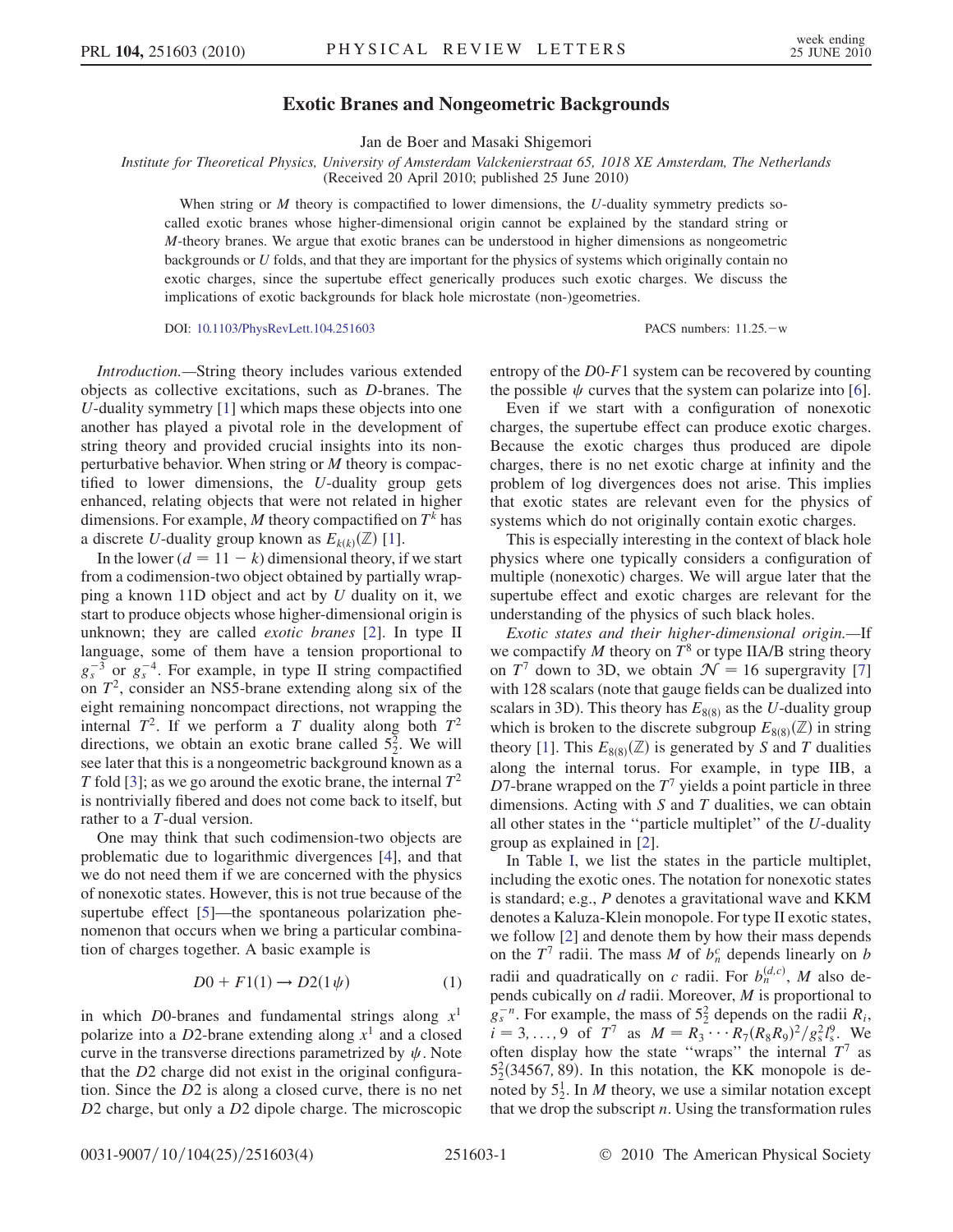<span id="page-2-0"></span>

| $P(7)$ , $F1(7)$ , $D0(1)$ , $D2(21)$ , $D4(35)$ , $D6(7)$ , NS5(21), KKM(42), $5^{2}_{2}(21)$ , $0^{7}_{3}(1)$ , $2^{5}_{3}(21)$ , $4^{2}_{3}(35)$ , $6^{1}_{3}(7)$ , $0^{(1,6)}_{4}(7)$ , $1^{6}_{4}(7)$<br>Type IIA<br>$P(7)$ , $F1(7)$ , $D1(7)$ , $D3(35)$ , $D5(21)$ , $D7(1)$ , NS5(21), KKM(42), $5^{2}_{2}(21)$ , $1^{6}_{3}(7)$ , $3^{4}_{3}(35)$ , $5^{2}_{3}(21)$ , $7_{3}(1)$ , $0^{(1,6)}_{4}(7)$ , $1^{6}_{4}(7)$<br>Type IIB | TABLE 1. The point particle states and their mumphemes (bordrace numbers) in sump of <i>M</i> theory compactmed to JD. |
|----------------------------------------------------------------------------------------------------------------------------------------------------------------------------------------------------------------------------------------------------------------------------------------------------------------------------------------------------------------------------------------------------------------------------------------------|------------------------------------------------------------------------------------------------------------------------|
|                                                                                                                                                                                                                                                                                                                                                                                                                                              |                                                                                                                        |
|                                                                                                                                                                                                                                                                                                                                                                                                                                              |                                                                                                                        |
| $P(8), M2(28), M5(56), KKM(56), 53(56), 26(28), 0(1,7)(8)$<br>M theory                                                                                                                                                                                                                                                                                                                                                                       |                                                                                                                        |

The point particle states and their multiplicities (boldface numbers) in string on M theory compactified

for the radii  $R_i$  and  $g_s$  under S and T dualities, we can read off how those states transform into one another [\[2\]](#page-4-1).

In the 3D theory, we would have 128 gauge fields if we could dualize all the scalars into gauge fields [\[2\]](#page-4-1). However, as we can see from Table [I](#page-2-0), there are as many as 240 charged particles [\[8\]](#page-4-7), and this discrepancy (240 versus 1[2](#page-4-1)8) in the 3D theory is not understood [2]. For  $d \ge 4$ , this issue does not arise because we obtain just as many charged particles as gauge fields [[2](#page-4-1)]. Here, we argue that the higher-dimensional origin of exotic states consists of nongeometric backgrounds or U folds [\[3,](#page-4-2)[9](#page-4-8)].

The argument is simple. For example, consider a D7-brane wrapping  $T^7$ , which is (magnetically) coupled to the RR 0-form  $C^{(0)}$ . From the 3D viewpoint, the <sup>D</sup>7-brane is a point particle and, as we go around it, the 3D scalar  $\phi = C^{(0)}$  shifts as  $\phi \rightarrow \phi + 1$ . Namely, in 3D, the ''charge'' of the point particle is nothing but the monodromy of the scalar  $\phi$  around it. This symmetry of shifting  $\phi$  by one gets combined with other dualities such as  $S$  and  $T$  dualities to form the  $U$ -duality group  $G(\mathbb{Z})=E_{8(8)}(\mathbb{Z})$ , and the scalar  $\phi$  gets combined with other scalars into a matrix  $M$  parametrizing the moduli space  $\mathcal{M} = SO(16)\backslash E_{8(8)}(\mathbb{R})/E_{8(8)}(\mathbb{Z})$ . U duality means that we can more generally consider a 3D particle around which  $M$  jumps by a general  $U$ -duality transformation. Thus, the charge of a 3D particle is defined by the U-duality monodromy around it. This can be regarded as a non-Abelian generalization of the usual notion of  $U(1)$ charges for which the monodromy is an additive shift. Clearly, the number of different charges thus generalized is not in general equal to that of gauge fields, which resolves the above puzzle.

If we lift such a monodromy to 10D/11D, we obtain a configuration in which the internal space is nontrivially fibered as we go around the particle and glued together by a U-duality transformation. So, exotic states correspond in 10D/11D to nongeometric backgrounds, or ''U folds'' [[3\]](#page-4-2). To our knowledge, the interpretation of exotic states as U folds has not appeared in the literature. Note that this construction differs from the more familiar U folds in the context of string compactifications  $[9]$ , where U duality is nontrivially fibered over a noncontractible circle in the internal manifold, not over a contractible circle in the noncompact directions.

Let us discuss how to classify ''charges'' defined by the monodromies around them. First, assume the existence of a charge with monodromy  $q$ . Namely, as we go around the particle in three dimensions, the moduli matrix M undergoes the monodromy transformation  $M \to Mq$ ,  $q \in G(\mathbb{Z})$ . If we go to another  $U$  duality frame by a  $U$ -duality transformation  $U \in G(\mathbb{Z})$ , then this becomes  $\tilde{M} \to \tilde{M} \tilde{q}$  with  $\tilde{M} = MU$ ,  $\tilde{q} = U^{-1}qU$ . So, in the dual frame, there exists a charge with monodromy  $\tilde{q}$ . Now, let us change the moduli  $\tilde{M}$  adiabatically to the original value M. If the charge is BPS, an object with monodromy  $\tilde{q}$  continues to exist, implying the existence of the charge  $\tilde{q}$  even for the original value of the moduli  $M$  (assuming that there is no line of marginal stability). So, starting from a charge  $q$ , we can generate other possible charges by conjugation  $\tilde{q} =$  $U^{-1}qU$ . Note that this does not mean that we can generate all charges that exist in the theory by conjugation; there can be many conjugacy classes in the group  $G(\mathbb{Z})$  and we cannot generate charges in different conjugacy classes. Also, there can be non-BPS charges for which the above argument (of changing moduli adiabatically) does not apply.

As a simple example, consider a <sup>D</sup>7-brane. Around it, there is an  $SL(2, \mathbb{Z})$  monodromy given by

$$
T = \begin{pmatrix} 1 & 1 \\ 0 & 1 \end{pmatrix}.
$$

Let us conjugate this with a general  $SL(2, \mathbb{Z})$  matrix

$$
U = \begin{pmatrix} s & r \\ q & p \end{pmatrix}.
$$

The conjugated charge is

$$
\tilde{T} = U^{-1}TU = \begin{pmatrix} 1 + pq & p^2 \\ -q^2 & 1 - pq \end{pmatrix},
$$

which is the monodromy of the standard  $(p, q)$  7-brane. Note that, although  $U$  has 3 independent parameters, the resulting charge  $\tilde{T}$  has only 2 parameters. In this sense, there exist only two different charges.

So, the set of all possible charges we can obtain from a given one  $q$  by  $U$  duality is its conjugation orbit. This orbit is a subset of the discrete non-Abelian "lattice"  $G(\mathbb{Z})$ , and it makes no sense to ask how many different charges there are in it. However, to get a qualitative idea of the size of the orbit, we can replace  $G(\mathbb{Z})$  by the continuous group  $G(\mathbb{R})$ and count the dimension of the (now continuous) orbit. Using standard results on the dimensions of conjugacy classes in noncompact groups and their relation to sl(2)-embeddings, one can show that, e.g., for  $G(\mathbb{Z}) =$  $E_{8(8)}(\mathbb{Z})$ , the dimension of the orbit generated by a  $1/2$ -BPS object such as the D7-brane is 58 [[10](#page-4-9)]. The 240 states in Table [I](#page-2-0) represent 240 particular points in this orbit, which can be obtained by  $U$  dualities preserving the rectangularity of the internal torus [\[2\]](#page-4-1).

Supergravity description of exotic states.—To demonstrate the above idea, let us present the supergravity metric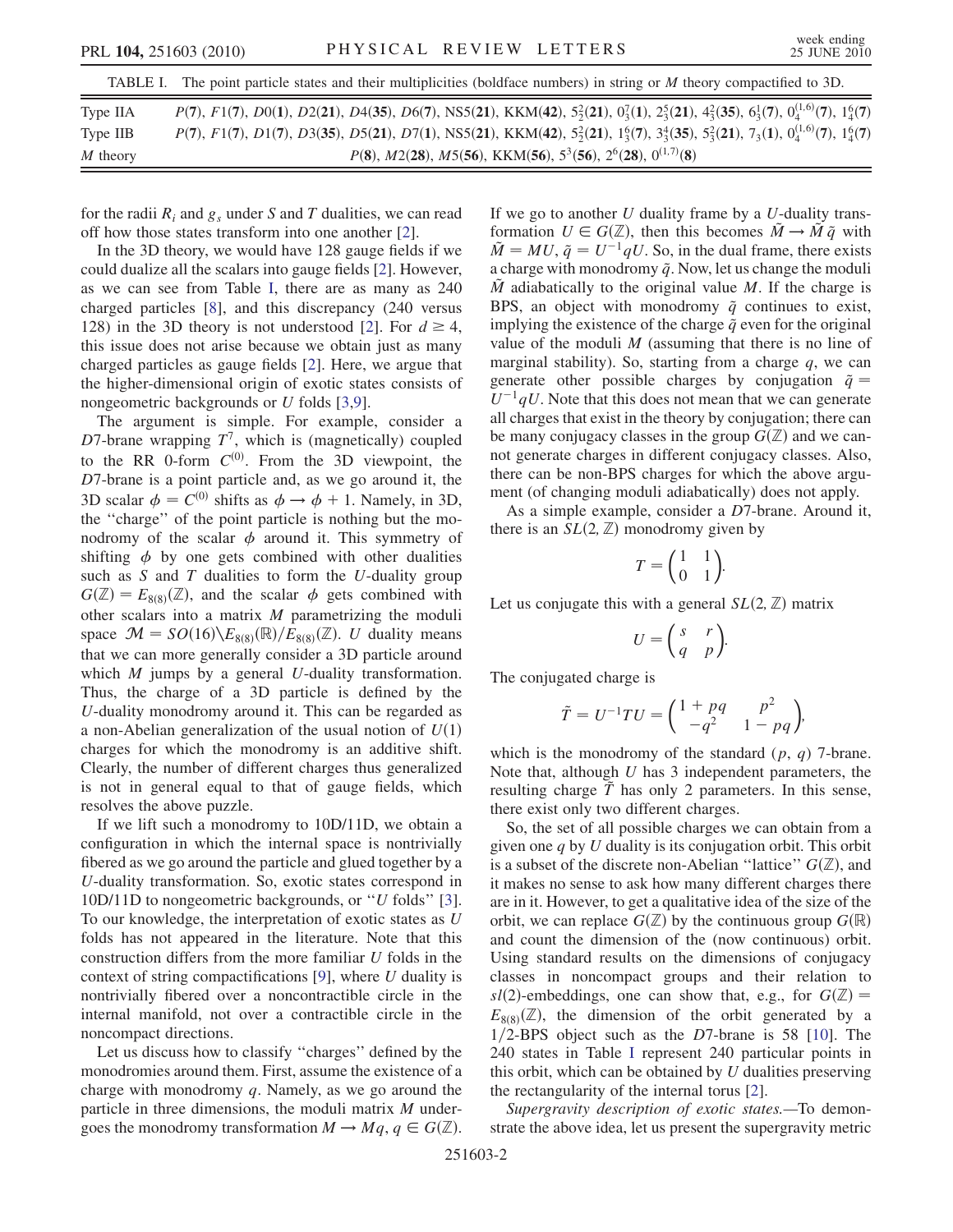for  $5<sub>2</sub><sup>2</sup>$  as an example. This can be obtained by T dualizing<br>the KK monopole metric transverse to its worldvolume the KK monopole metric transverse to its worldvolume. The KK monopole  $(5\frac{1}{2}(56789, 4))$  metric is

$$
ds^{2} = dx_{056789}^{2} + Hdx_{123}^{2} + H^{-1}(dx^{4} + \omega)^{2}, \quad e^{2\Phi} = 1,
$$
  
\n
$$
d\omega = *_{3}dH, \quad H = 1 + \sum_{p} H_{p}, \quad H_{p} = R_{4}/(2|\vec{x} - \vec{x}_{p}|),
$$
\n(2)

where  $\vec{x}_p$  are the positions of the centers in  $\mathbb{R}^3_{123}$ . Now compactify  $x^3$  which is the same as arraying centers at compactify  $x<sup>3</sup>$ , which is the same as arraying centers at intervals of  $2\pi R_3$  along  $x^3$ . So,

<span id="page-3-0"></span>
$$
H = 1 + \sum_{n \in \mathbb{Z}} R_4 / [2(r^2 + (x^3 - 2\pi \tilde{R}_3 n)^2)^{1/2}]
$$
  

$$
\approx 1 + \sigma \log[(\Lambda + \sqrt{r^2 + \Lambda^2})/r], \tag{3}
$$

where  $\sigma = R_4/2\pi \hat{R}_3$  and we took a cylindrical coordinate<br>system  $ds_{xx}^2 = dr^2 + r^2 d\theta^2 + (dr^3)^2$ . We approximated system  $ds_{123}^2 = dr^2 + r^2 d\theta^2 + (dx^3)^2$ . We approximated<br>the sum by an integral and introduced a cutoff  $\Lambda$  to make it the sum by an integral and introduced a cutoff  $\Lambda$  to make it<br>convergent (see [11.12])  $H$  in (3) diverges as we send  $\Lambda \rightarrow$ convergent (see [[11,](#page-4-10)[12](#page-4-11)]). H in ([3](#page-3-0)) diverges as we send  $\Lambda \rightarrow \infty$  but this can be formally shifted away by introducing a  $\infty$ , but this can be formally shifted away by introducing a "renormalization scale"  $\mu$  and writing

$$
H(r) = h + \sigma \log(\mu/r) \Rightarrow \omega = -\sigma \theta dx^3, \qquad (4)
$$

<span id="page-3-3"></span>where h is a "bare" quantity which diverges in the  $\Lambda \rightarrow \infty$ <br>limit. The log divergence of H implies that such an infilimit. The log divergence of  $H$  implies that such an infinitely long codimension-two object is ill-defined by itself. In physically sensible configurations, this must be regularized either by taking a suitable superposition of codimension-two objects [[4](#page-4-3)] or, as we will do later, by considering instead a configuration which is of higher codimension at long distance.

Now let us do a T duality along  $x^3$ . By the standard Buscher rule, we obtain the metric for  $5\frac{2}{2}$ (56789, 34):

<span id="page-3-1"></span>
$$
ds^{2} = H(dr^{2} + r^{2}d\theta^{2}) + HK^{-1}dx_{34}^{2} + dx_{056789}^{2},
$$
  
\n
$$
B_{34}^{(2)} = -K^{-1}\theta\sigma, \quad e^{2\Phi} = HK^{-1}, \quad K \equiv H^{2} + \sigma^{2}\theta^{2}.
$$
\n(5)

In terms of the radii in this frame,  $\sigma = R_3 R_4/2\pi \alpha'$ .<br>Similar metrics of exotic states have been written down Similar metrics of exotic states have been written down (e.g., [\[12\]](#page-4-11) considered  $6_3^1$ ), but they do not appear to have<br>been discussed in the context of *U* folds. As can be seen been discussed in the context of U folds. As can be seen from [\(5](#page-3-1)), as we go around  $r = 0$  from  $\theta = 0$  to  $2\pi$ , the size of the 3-4 torus does not come back to itself: of the 3–4 torus does not come back to itself:

<span id="page-3-2"></span>
$$
\theta = 0: G_{33} = G_{44} = H^{-1},
$$
  
\n
$$
\theta = 2\pi: G_{33} = G_{44} = H/[H^2 + (2\pi\sigma)^2].
$$
 (6)

This can be understood as a  $T$  fold. If we package the 3-4 part of the metric and B field in a  $4 \times 4$  matrix [\[13\]](#page-4-12)

$$
M = \begin{pmatrix} G^{-1} & G^{-1}B \\ -BG^{-1} & G - BG^{-1}B \end{pmatrix}
$$
 (12)

then the  $SO(2, 2, \mathbb{R})$  T-duality transformation matrix  $\Omega$ satisfying  $\Omega^t \eta \Omega = \eta$ ,

$$
\eta = \begin{pmatrix} 0 & 1_2 \\ 1_2 & 0 \end{pmatrix},
$$

acts on M as  $M \to M' = \Omega^t M \Omega$ . It is easy to see that the matrix matrix

$$
\Omega = \begin{pmatrix} 1_2 & 0 \\ 2\pi\sigma & 1_2 \end{pmatrix}
$$

relates the  $\theta = 0$ ,  $2\pi$  configurations in ([6\)](#page-3-2). Namely,  $5\frac{2}{2}$  is a nongeometric T fold with the monodromy O nongeometric T fold with the monodromy  $\Omega$ .

Although the mass of such a codimension-two object is not strictly well-defined, we can still compute it by the following *ad hoc* procedure. The Einstein metric in 3D is given by  $ds_3^2 = -dt^2 + Hdx_{12}^2$ . If  $\gamma_{ij}$  is the spatial metric for constant t slices and  $G$  is the Einstein tensor, we can for constant t slices and  $G_{\mu\nu}$  is the Einstein tensor, we can compute  $\sqrt{\gamma}G_0^0 = \frac{1}{2} \partial_i^2 \log H$ . So, the energy is

$$
M = -\frac{1}{8\pi G_3} \int d^2x \sqrt{\gamma} G_0^0 = -\frac{1}{16\pi G_3} \int dS \cdot \nabla \log H.
$$

If we use ([4\)](#page-3-3) and assume that  $H(r = \infty) = 1$ , then

$$
M=\frac{1}{16\pi G_3}\left[\frac{2\pi\sigma}{H(r)}\right]\bigg|_{r\to\infty}=\frac{(R_3R_4)^2R_5\cdots R_9}{g_s^2l_s^9},
$$

as expected of a  $5^2$ (56789, 34). Here, we used  $16\pi G_3 =$ <br> $a^2 l^8 / R_3 \cdots R_5$ . Although the 5<sup>2</sup> changes the asymptotics  $g_s^2 l_s^8 / R_3 \cdots R_9$ . Although the  $5^2$  changes the asymptotics,<br>setting  $H(r = \infty) = 1$  effectively puts it in an asymptotisetting  $H(r = \infty) = 1$  effectively puts it in an asymptotically flat space and allows us to compute its mass.

Similarly, one can derive the metric for other exotic states appearing in Table [I](#page-2-0). The metric provides an approximate description, just as for ordinary branes, unless the tension of the exotic branes is proportional to  $g_s^{-3}$  or  $g_s^{-4}$  and the metric description breaks down.

Supertube effect and exotic states.—The above exotic  $5^2$ brane appears in  $d = 3$  dimensions, but exotic states are<br>relevant to physics in  $d \ge 4$  dimensions as well. By dualrelevant to physics in  $d \geq 4$  dimensions as well. By dualizing the basic supertube effect [\(1](#page-1-0)), we can derive the following spontaneous polarization:

$$
D4(6789) + D4(4589) \rightarrow 5_2^2(4567\psi, 89). \tag{8}
$$

<span id="page-3-4"></span>The configuration on the left can be thought of as a configuration in 4D, which puffs up into an extended configuration of an exotic dipole charge along a curve in  $\mathbb{R}^3_{123}$ . Such exotic *dipole* charges do not change the asymptotics of spacetime. Note that the original configuration of totics of spacetime. Note that the original configuration of <sup>D</sup>4-branes is part of the standard <sup>D</sup>0–D4 configuration used for the black hole microstate counting in four dimensions [\[14\]](#page-4-13). So, to understand the physics of such black holes, it is unavoidable to consider exotic charges.

The supergravity solution for the configuration [\(8](#page-3-4)) can be obtained by dualizing the solution for the supertube [\[15\]](#page-4-14) and is given by

$$
ds^{2} = -f_{1}^{-(1/2)}f_{2}^{-(1/2)}(dt - A)^{2} + f_{1}^{1/2}f_{2}^{1/2}dx_{123}^{2} + f_{1}^{1/2}f_{2}^{-(1/2)}dx_{45}^{2} + f_{1}^{-1/2}f_{2}^{1/2}dx_{67}^{2} + f_{1}^{1/2}f_{2}^{1/2}h^{-1}dx_{89}^{2},
$$
  

$$
e^{2\Phi} = f_{1}^{1/2}f_{2}^{1/2}h^{-1}, \quad B_{89}^{(2)} = \gamma h^{-1}, \quad C^{(3)} = -\gamma \rho + \sigma,
$$
  
(14)